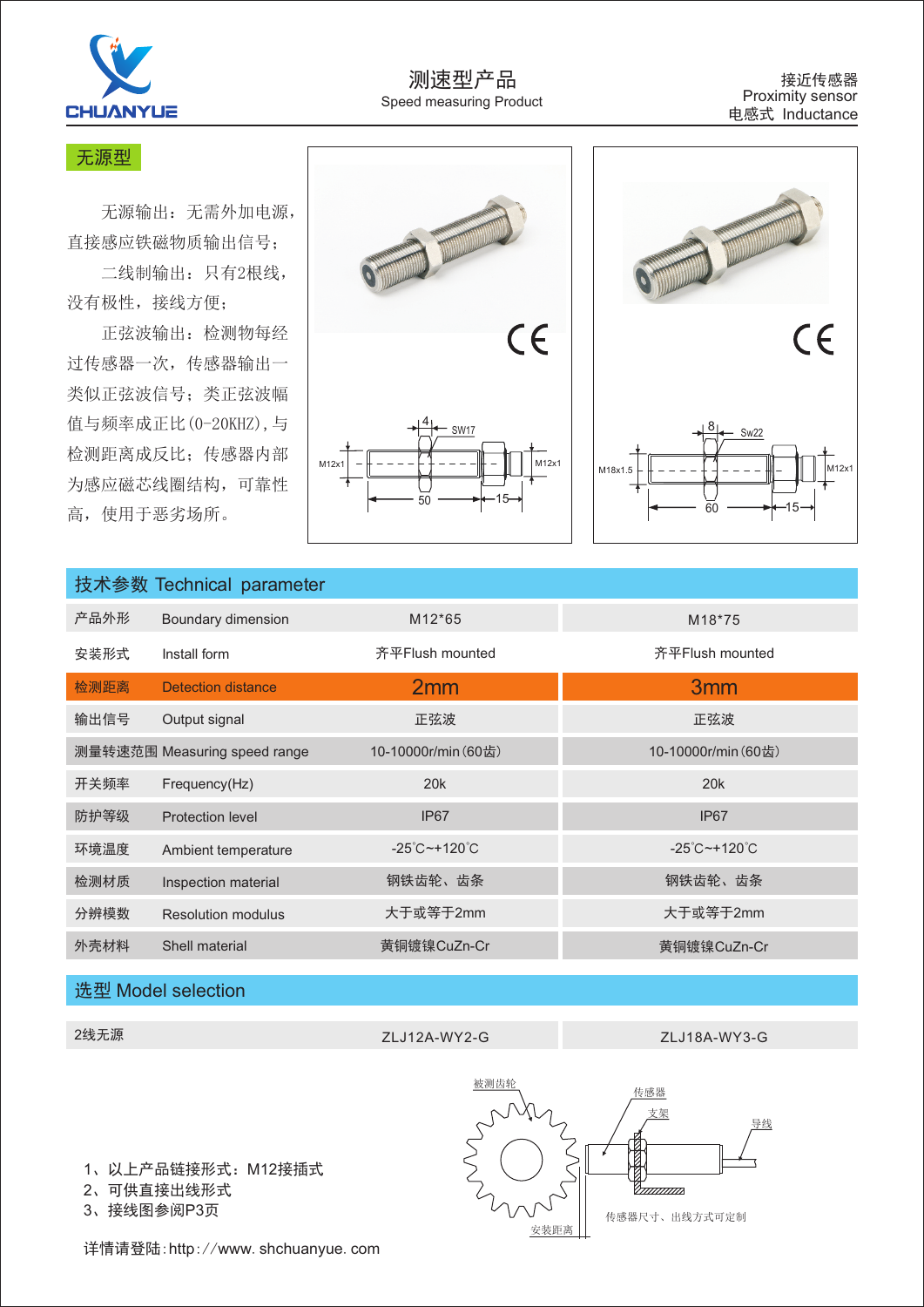

## 无源型

 无源输出:无需外加电源, 直接感应铁磁物质输出信号;

 二线制输出:只有2根线, 没有极性,接线方便;

 正弦波输出:检测物每经 过传感器一次,传感器输出一 类似正弦波信号;类正弦波幅 值与频率成正比(0-20KHZ),与 检测距离成反比;传感器内部 为感应磁芯线圈结构,可靠性 高,使用于恶劣场所。





| 技术参数 Technical parameter |                              |                                   |                                      |
|--------------------------|------------------------------|-----------------------------------|--------------------------------------|
| 产品外形                     | Boundary dimension           | M24*75                            | M30*75                               |
| 安装形式                     | Install form                 | 齐平Flush mounted                   | 齐平Flush mounted                      |
| 检测距离                     | Detection distance           | 3 <sub>mm</sub>                   | 3 <sub>mm</sub>                      |
| 输出信号                     | Output signal                | 正弦波                               | 正弦波                                  |
|                          | 测量转速范围 Measuring speed range | 10-10000r/min (60齿)               | 10-10000r/min (60齿)                  |
| 开关频率                     | Frequency(Hz)                | 20k                               | 20k                                  |
| 防护等级                     | <b>Protection level</b>      | IP <sub>67</sub>                  | IP <sub>67</sub>                     |
| 环境温度                     | Ambient temperature          | $-25^{\circ}$ C~+120 $^{\circ}$ C | $-25^{\circ}$ C ~ + 120 $^{\circ}$ C |
| 检测材质                     | Inspection material          | 钢铁齿轮、齿条                           | 钢铁齿轮、齿条                              |
| 分辨模数                     | <b>Resolution modulus</b>    | 大于或等于2mm                          | 大于或等于2mm                             |
| 外壳材料                     | Shell material               | 黄铜镀镍CuZn-Cr                       | 黄铜镀镍CuZn-Cr                          |

## 选型 Model selection

2线无源 ZLJ24A-WY3-G ZLJ30A-WY3-G

1、以上产品 链接形式:M12接插式

2、可供直接出线形式

3、接线图参阅P3页

详情请登陆:http://www.shchuanyue.com

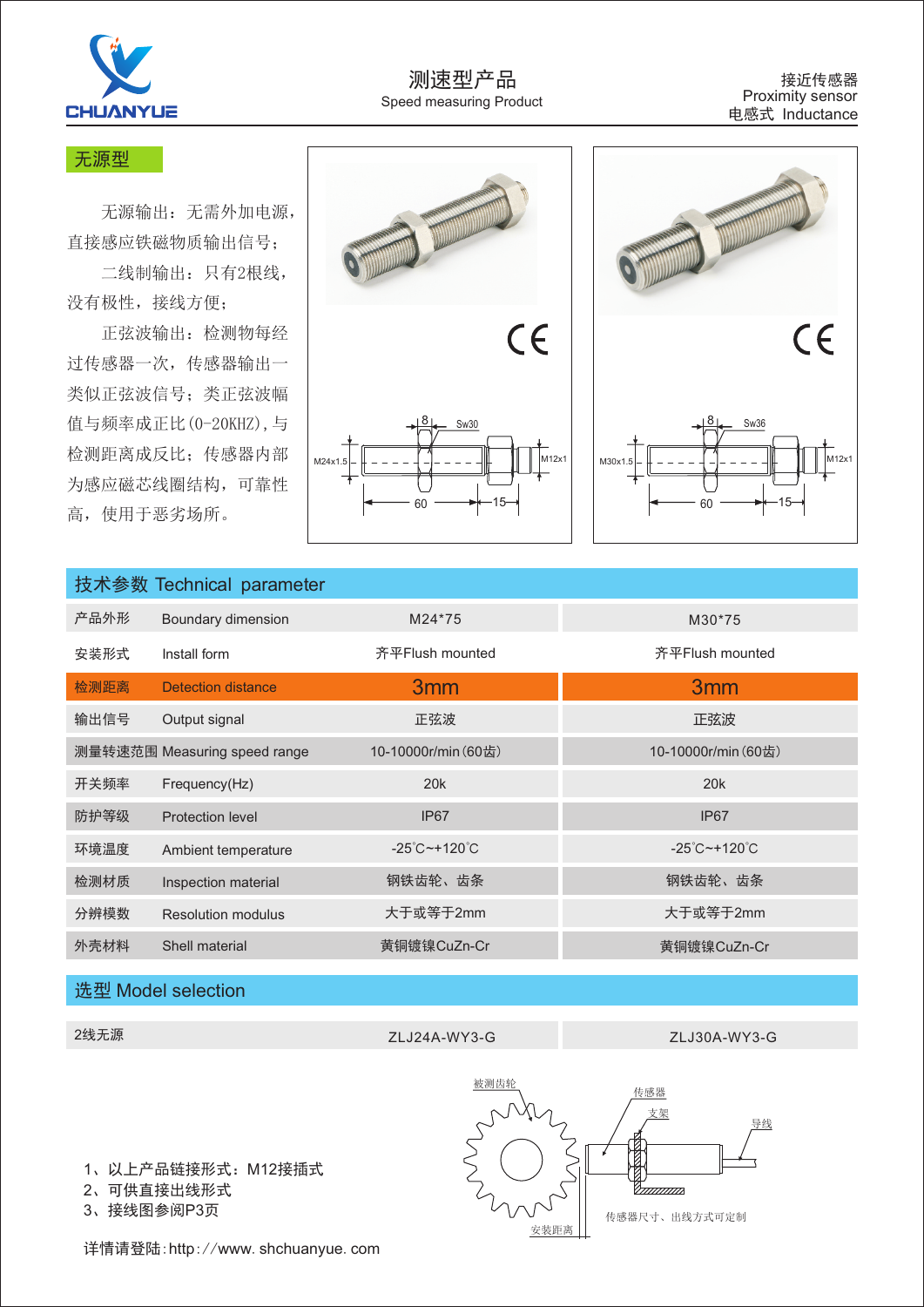

## 有源型

 霍尔齿轮传感器是利 用霍尔效应原理制成的新 型传感器,它采用圆管防 水设计。它传感黑色金属 齿轮或齿条的齿数并转换 成电压脉冲信号来测量物 体的速度、转速等参量。

 霍尔齿轮传感器常用 于完成所需的位置控制、 自动计数,各流程的自动 衔接、液位控制、转速检 测等各种功能。





# 技术参数 Technical parameter

| 产品外形 | Boundary dimension         | M <sub>12</sub> *50               | M <sub>16</sub> *60               |
|------|----------------------------|-----------------------------------|-----------------------------------|
| 安装形式 | Install form               | 齐平Flush mounted                   | 齐平Flush mounted                   |
| 检测距离 | Detection distance         | 2.5 <sub>mm</sub>                 | 2.5 <sub>mm</sub>                 |
| 工作电压 | Working voltage            | <b>DC5-24V</b>                    | <b>DC5-24V</b>                    |
| 工作电流 | Working current            | 100mA                             | 100 <sub>m</sub> A                |
| 开关频率 | Frequency(Hz)              | 20K                               | 20K                               |
| 防护等级 | <b>Protection level</b>    | IP <sub>67</sub>                  | IP <sub>67</sub>                  |
| 环境温度 | Ambient temperature        | $-40^{\circ}$ C $-+120^{\circ}$ C | $-40^{\circ}$ C $-+120^{\circ}$ C |
| 短路保护 | Short circuit protection   | <b>YES</b>                        | <b>YES</b>                        |
|      | 极性倒接保护 Polarity protection | <b>YES</b>                        | <b>YES</b>                        |
| 外壳材料 | Shell material             | 黄铜镀镍CuZn-Cr                       | 黄铜镀镍CuZn-Cr                       |
|      |                            |                                   |                                   |

选型 Model selection

| <b>DC-3线</b> | 71.J12A-72B | ZLJ16A-Z2B |
|--------------|-------------|------------|
|              |             |            |
| <b>DC-3线</b> | PA1010-1    | PA1010-2   |



1、以上产品 链接形式:2M线缆

2、可供非标电缆长度

3、接线图参阅P3页

详情请登陆:http://www.shchuanyue.com